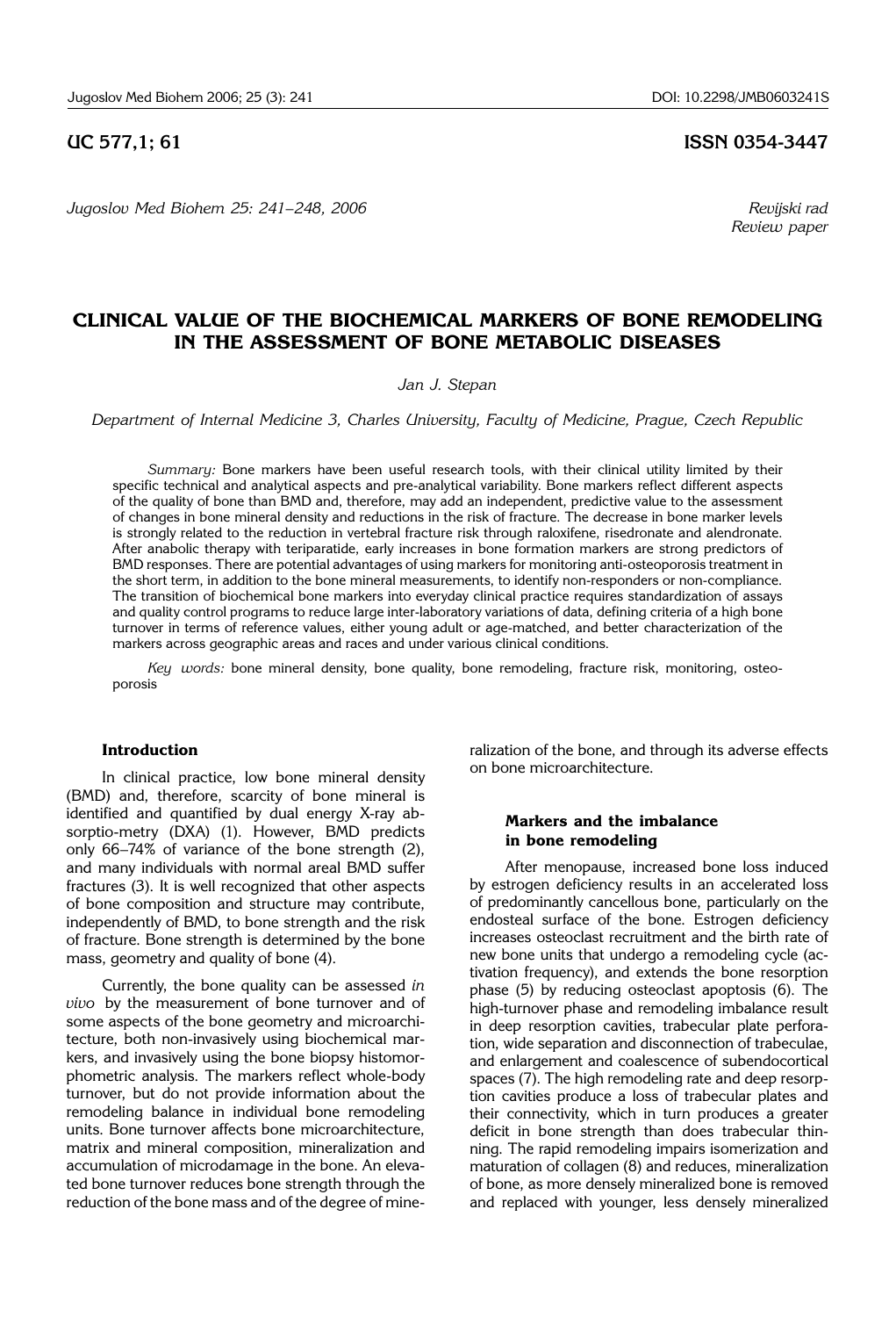bone (9). The temporarily unfilled excavated resorption sites enable formation stress concentrators that predispose bone to microdamage. The microdamage in bone matrix (microcracks) severs canaliculi, which causes osteocytic apoptosis, with the location and extent of the damage defined by signals to lining cells. Bone loss caused by resorption cavities results in a large decreases in stiffness and in high strain peaks at the bottom of the cavities (10). Therefore, a reduction in the number and size of resorption cavities in antiresorptive drug treatment can result in large reductions in fracture risk, with small increases in bone mass.

The accelerated phase gradually weakens over 4–8 years into a subsequent slow phase of postmenopausal bone loss (11). A number of other age-related factors contribute to this slow bone loss, such as secondary hyperparathyroidism (12) caused by agerelated decrease in the ability to adapt to a lower calcium intake by increasing intestinal calcium absorption (13), decrease in renal calcium conservation (14), and impaired vitamin D metabolism (15). In aging adults, impaired osteoblast recruitment and function contribute to the bone loss. The number of osteoblasts recruited to erosion surfaces is reduced, as well as their functional capacity, resulting in a decreased rate of bone formation (16, 17). The activity of osteoblasts and their replicative life span decrease with the loss of estrogen (18) and with age (19). Consequently, wall thickness (the depth of bone structural units on bone surfaces after the completion of bone formation) decreases in women after menopause, indicating that each erosion cavity is refilled with a smaller than normal volume of bone (20). Lower rates of bone formation - assessed by serum osteocalcin, bone alkaline phosphatase or procollagen type I propeptides levels – are often seen in conjunction with either normal or accelerated rates of bone resorption (21).

A long-term imbalance in bone metabolism, particularly decreased bone formation and increased bone resorption, may result in increased bone fragility. However, other factors, such as age, medication, immobilization and the fracture itself, strongly influence bone metabolism and need to be considered when interpreting biochemical data in individual patients.

The current interest in bone markers has been stimulated by the research into osteoporosis; namely, by the failure of bone mineral density (BMD) measurement in monitoring the efficacy of treatments of osteoporosis in individual patients. The validated markers include markers of bone resorption, either type I collagen degradation products such as C- and N-telopeptide of type I collagen (CTX and NTX, respectively) in serum or urine, or serum osteoclastic acid phosphatase (5b ACP), and markers of bone formation (serum concentrations of bone alkaline phosphatase (bone ALP), osteocalcin (OC) or type I collagen synthesis products (the amino- and carboxylterminal extension peptides of the procollagen type I propeptides, PINP and PICP, respectively). A review of the basic biochemistry of most of the currently used bone markers can be found elsewhere (22, 23). Every marker provides information on a different aspect of bone metabolism. Moreover, some of these markers (such as serum OC or urinary hydroxyproline) may reflect, at least to a certain degree, both bone formation and bone resorption. Except for the bone ALP and type 5b ACP, the markers are present in tissues other than bone and may therefore be influenced by nonskeletal processes as well. This review will emphasize that bone markers reflect different aspects of the qua-lity of bone than BMD does, and therefore should not be used as a surrogate or substitute for BMD in asse-ssing the extent and rate of bone loss. Instead, in addition to bone densitometry, bone markers may add an independent, predictive value to the assessment of fracture risk and in monitoring anti-osteoporosis treatment help to rapidly identify non-responders to therapy, or non-compliance, and to predict response to treatments in terms of decreasing the risk of fractures.

Changes in the biochemical markers of bone turnover reflect alterations in skeletal metabolism independently of the underlying cause. Moreover, clinical use of bone markers in the treatment of individual patients depends on biochemical and technical limitations of the markers, namely, on their preanalytical variability.

#### **Clinical utility of bone markers**

Serum and urine markers of bone turnover have been proven helpful in evaluating the physiology and the pathophysiology of bone metabolism, and in elucida-ting the pathogenesis of bone disease in deficiencies or excesses of hormones, immobilization, systemic inflammation or malignancy, or effects of bone-specific drugs such as gluco corticoids, diuretics, and immunosuppressants. Also, several serum and urine markers have been used as intermediate end-points in all major studies of therapies of metabolic and neoplastic bone diseases.

In clinical practice, markers of the bone turnover have been employed in differential diagnosis and the management of metabolic bone disease, such as postmenopausal osteoporosis, Paget's disease of bone, osteomalacia/rickets, or hyperparathyroidism. The bone markers reflect the whole body rates of bone resorption and bone formation and are likely to reflect changes in the number of bone remodeling sites in postmenopausal women. Therefore, none of the biochemical markers of bone turnover has proven useful as a diagnostic test to discriminate between healthy, osteopenic, and osteoporotic populations in a primary diagnostic set-up. Most population-based studies have indicated that biochemical markers of bone metabolism do not provide sufficient diagnostic information to distinguish individuals with normal from those with low bone mass. The bone markers, even when combined with anthropometric measures, offer little practical information for estimating BMD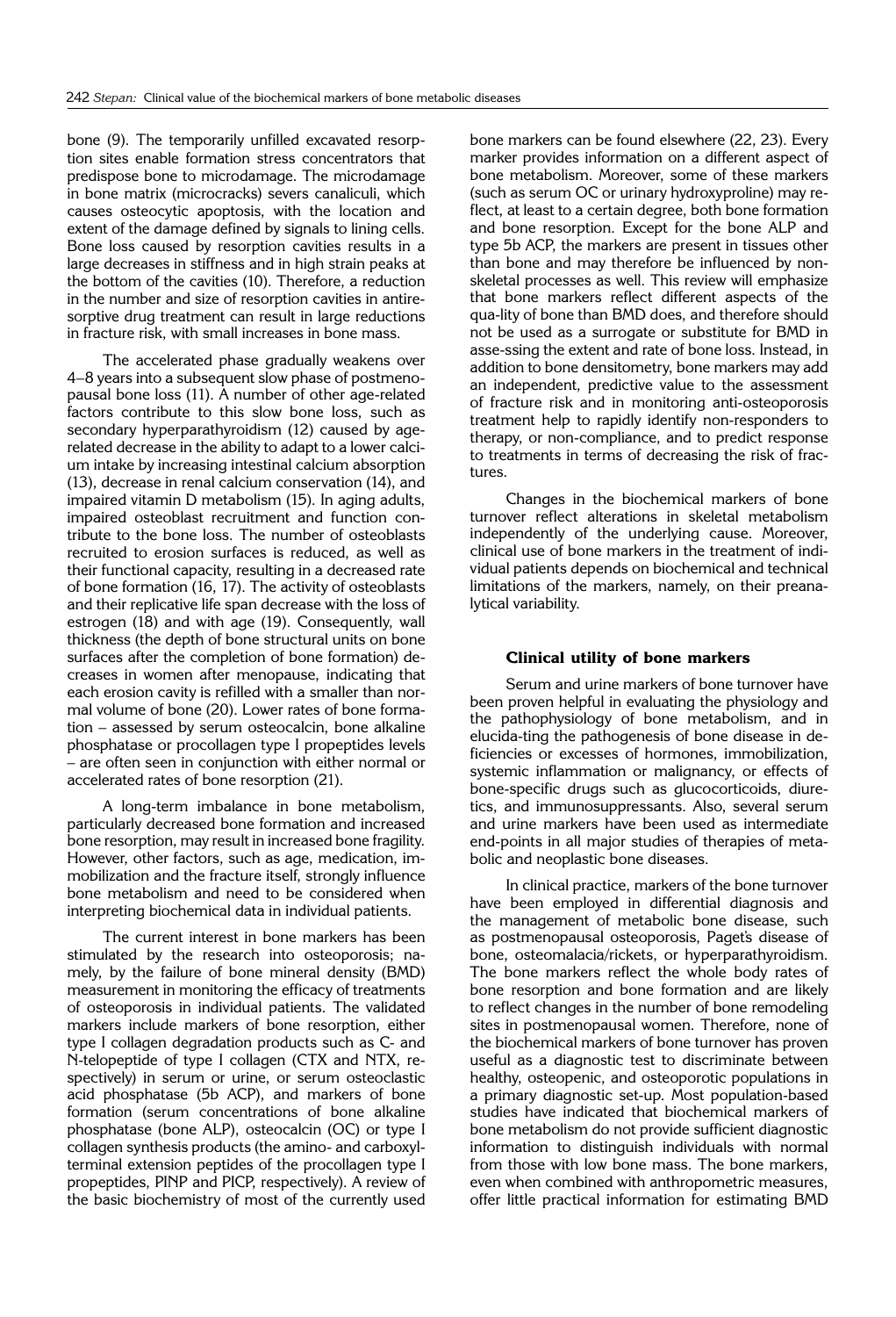le vels in individual women (24). Thus, *the markers cannot be used as a surrogate of the BMD measurement to make a diagnosis of osteoporosis in individual patients.* 

## **Markers in the prediction of the rate of bone loss in postmenopausal women**

Relationships between the biochemical markers of bone turnover and the rate of bone loss in women after menopause have been appropriately investigated in several prospective studies. They indicate that individuals with high rates of bone resorption loose bone faster than subjects with a normal or low bone turnover. Prospective studies are limited by the precision error of repeated measurements of both the markers and BMD, and by differential rates of bone loss between various skeletal sites. Moreover, it is not clear whether the bone loss at various sites is consistent over time. In one study, serum levels of markers were relatively stable over 4 years in older postmenopausal women  $(25)$ . However, 20–30% of 268 healthy untrea-ted postmenopausal women classified as having a high bone turnover at the baseline on the basis of serum OC. CTX or both markers were differently classified by the same method 4 years later. Moreover, cyclic long-term variations in the markers have been reported (26). Thus, the decision on treatment should not be based solely on a single bone marker measurement. Consequently, the maximum available information obtained by a marker or a panel of markers explained 20% to 40% of the variance in the BMD change. Several other studies have demonstrated more modest correlations and/or failed to find a significant association (27). A variable production of sex hormone precursors and individual response to estrogen deficiency are some of the possible causes for an increased inter-individual as well as long-term variability of bone loss. Thus, the available data do not indicate that measuring the individual serum and urine markers of bone turnover can accurately predict the rate of bone loss at the spine and hip over a 3-year period.

#### **Markers in the prediction of fracture risk in untreated postmenopausal women**

As indicated above, bone markers do not account entirely for BMD and rates of its changes, because the bone mineral and bone markers reflect different aspects of the quality of bone. This has been clearly documented by a reanalysis of a randomized clinical trial of transdermal estrogen and placebo therapy in postmenopausal women with osteoporosis. The authors used the computer generated, three dimensional graphic plots relating the observed vertebral fracture rate to lumbar spine BMD and to bone turnover assessed directly by tetracycline-based histomorphometry of iliac biopsy samples (28). In this study, two vertebral fracture peaks in the placebo-treated women were compared: one was associated with high bone turnover and one with low baseline lumbar spine BMD. After 1 year of estrogen treatment, the fracture peak associated with high bone turnover was eliminated whereas the peak associated with the low BMD was maintained, presumably because the increase in BMD induced by treatment was modest.

The hypothesis that modulation of both BMD and bone turnover may lead to a change in fracture risk (28) is supported by prospective studies showing that the baseline level of the markers of bone resorption can predict fracture risk independently of BMD. Concordant results have been obtained in 3 prospective studies (EPIDOS, Rotterdam and OFELY), indicating that increased levels of S-CTX, and U-CTX and free DPD are associated with increased risk of hip, vertebral and non-hip and non-vertebral fractures over follow-up periods ranging from 1.8 to 5 yrs. (29). Similar results were obtained in 693 patients treated with risedronate (5 mg daily) or placebo (30). Baseline CTX and NTX in urine were related to the incidence of vertebral fracture over 1 or 3 years, while only NTX levels were related to non-vertebral fracture incidence over 3 years.

Biochemical markers can predict fractures, and in particular clinical vertebral fractures, in elderly women (31). Ten bone turnover markers, including two novel assays for OC fragments, were used to predict clinical fracture in 1040 randomly recruited 75- -year-old women. Over an average of 4.6 years (range  $3-6.5$ ) of follow-up, 178 of the women sustained at least one fracture, mainly vertebral (49 women) and hip (41 women) fractures. When women with markers at the highest quartile were compared with others, serum CTX, 5b ACP and urinary OC predicted cli-nical vertebral fracture (odds ratio of 1.94, 2.28, and 2.71, respectively, all  $P < 0.05$ ). However, bone markers were not able to predict hip fracture, confirming that in the elderly, hip fracture is determined mainly by the risk of falls.

The studies indicated that high resorption markers contribute significantly to the prediction of risk of fracture obtained from a low BMD and/or prevalent fracture. However, the overlap of fracture risk between subgroups of patients indicates that, in clinical practice, a single measurement at the baseline of only one bone resorption marker may not be used to predict risk of fracture in an individual patient. The place of biochemical markers of bone resorption in the assessment of fracture risk is likely to be in the combination with other important risk factors including low BMD, personal and maternal history of fracture and low body weight. Risk of clinical fractures increases with age in elderly women with both normal and increased marker levels, but the increase is twice higher in women with elevated markers.

Whether the bone formation marker concentrations are related to fracture risk remains unclear. Prospective studies relating levels of bone formation markers to risk of fracture have yielded conflicting results. A decrease, no difference or an increase of bone formation markers, have all been reported to be associated with increased fracture risk (29). A dissociation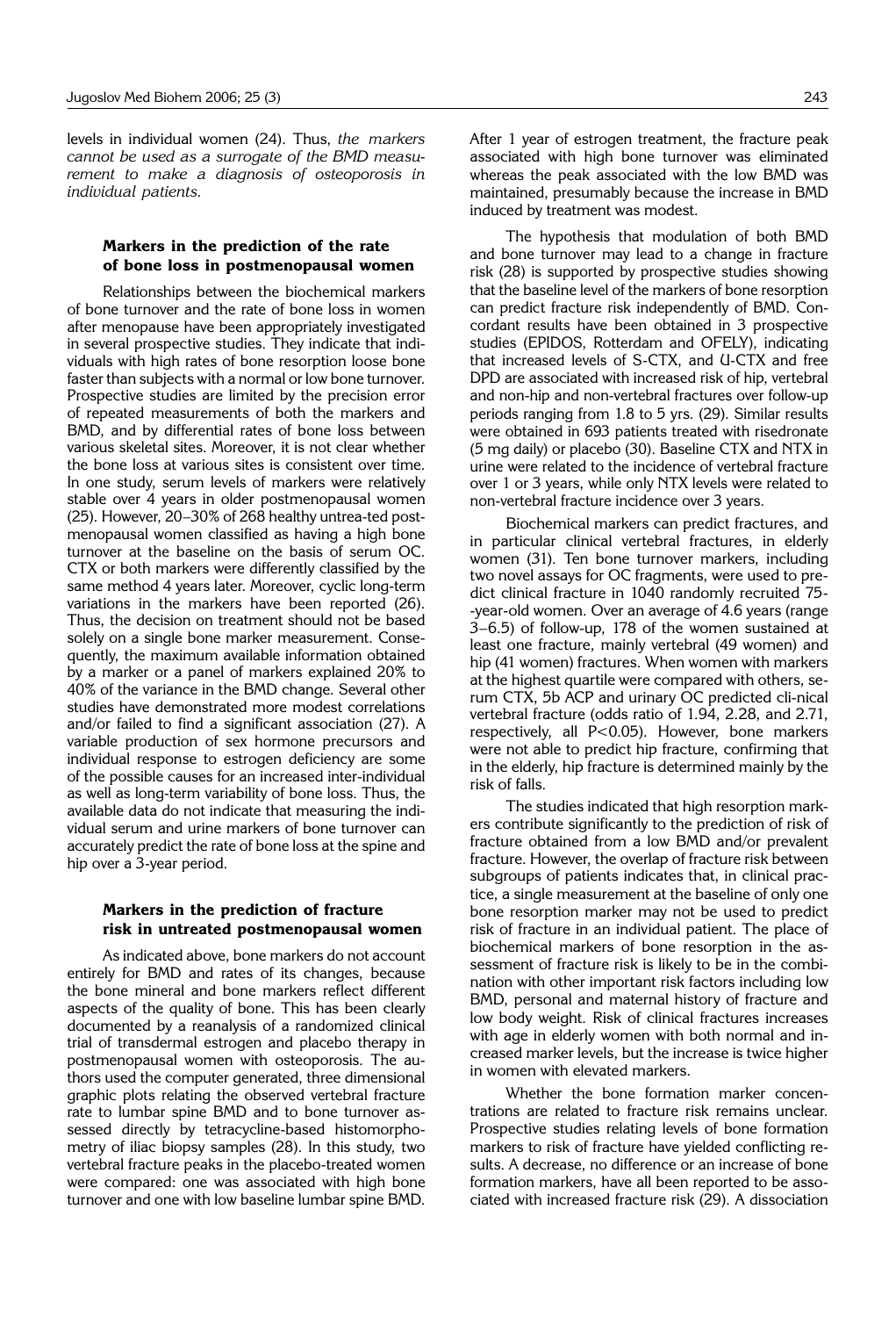between increased concentration of bone ALP except/ /and osteocalcin and reduced spinal bone formation of bone formation measured using the direct functional imaging technique of 18F-fluoride positron emission tomography in women with osteoporosis (32) indicate a need for a better non-invasive assessment of the function of osteoblasts and osteocytes.

### **Markers in the prediction of fracture risk in treated postmenopausal women**

Earlier studies on postmenopausal osteoporosis have suggested that the therapeutic efficacy of antiresorption therapies may be influenced by the level of pre-treatment bone turnover. However, these studies have used BMD as the primary end-point. To test the hypothesis that this association holds true for incident fractures, a post hoc analysis was made of a subset of the risedronate trials, using the urinary excretion of deoxypyridinoline as an index of pre-treatment bone resorption. The efficacy of risedronate in reducing incident vertebral fractures in women with postmenopausal osteoporosis was largely independent of pretreatment bone resorption rates. However, increases in lumbar spine BMD were greater in women with higher pre-treatment bone resorption rates.

The ultimate goal of any anti-osteoporosis treatment is to decrease the risk of fractures. As noted above, a decrease in fracture risk with anti-resorption therapy for osteoporosis is the consequence of a decrease in bone remodeling and an increase in BMD. The reduction of vertebral and non-vertebral fractures in women on antiresorption therapies is only partially explained by increases in BMD (33, 34). In this respect, the bone markers were used to study the relationship between change in the bone turnover and vertebral fracture risk during raloxifene therapy using 3-year data from the MORE trial, where one-third of the 7705 randomized women underwent measurement of bone markers at the baseline and after 6 and 12 months participation (35). The prediction of the vertebral fracture risk was examined using changes in BMD and two markers. Logistic regression models were constructed using 1-year percentage change in BMD, bone markers and relevant baseline demographics to predict the risk of vertebral fracture with raloxifene at 3 years. The mean percentage decrease in serum OC, bone ALP and the increase in femoral neck BMD were -28.2, -29.0, and 1.9%, respectively, after 1 year. The signal-to-noise ratio was best for serum OC. Prevalent vertebral fracture status (P<0.0001), baseline lumbar spine BMD (P<0.0001), and years since menopause (P<0.0005) were independent predictors of fracture risk. Changes in femoral neck BMD and OC significantly predicted effects of raloxifene on fracture risk as compared with the placebo. Change in serum OC was significantly related to future risk of vertebral fracture  $(P=0.01)$ , also after adjustments for baseline vertebral fracture status and BMD. Contrary, the change in femoral neck BMD after 12 and 24 months was not related to fracture risk in any of the analyses (36).

To provide more data on the relationship between short-term changes in the biochemical markers and the risk of non-spinal fracture among aminobisphosphonate-treated women, the relationship between 1-year percentage change in markers after alendronate or placebo treatment and the subsequent risk of hip, non-spine and spine fracture among 6186 post-menopausal women enrolled in the Fracture Intervention Trial was examined (37). Each 1 SD reduction in the 1-year change in bone ALP was associated with fewer spine fractures (odds ratio of 0.74, 95% CI 0.63, 0.87), non-spine fractures (0.89; CI 0.78, 1.00) and hip fractures (0.61; CI 0.46, 0.78). The associations between 1-year change in serum PINP and CTX and fracture risk were of a similar magnitude, but did not reach significance. A reduction of 30% or more in bone ALP occurred in 56% of alendronate-treated women. These women had a lower risk of non-spinal (0.72; CI 0.55, 0.92) and hip fractures (0.26; CI 0.08, 0.83) compared to those with reductions of less than 30%. Greater reductions in bone turnover with alendronate therapy are associated with fewer hip, nonvertebral and vertebral fractures.

A similar hypothesis was tested in 693 patients treated with risedronate (5 mg daily) or placebo for 3 years (30). Baseline CTX and NTX in urine were related to the incidence of vertebral fracture over 1 or 3 years, while only NTX levels were related to non-vertebral fracture incidence over 3 years. The reductions in CTX (median  $60\%$ ) and NTX (51%) at 3–6 months with risedronate therapy were significantly  $(P<0.05)$ associated with the reduction in vertebral fracture risk (75% over 1 year and 50% over 3 years). The changes in NTX and CTX explained for 49% and 55%, of risedronate effect respectively in reducing the risk of vertebral fractures in the first year and 67% and 66%, respectively, over 3 years, compared with placebo. However, there was little further improvement in fracture benefit observed below a decrease of 55-60% for CTX and 35–40% for NTX, suggesting a threshold of reduced bone resorption and vertebral fracture risk reduction. Similarly, a threshold of change in BMD and reduced vertebral fracture risk reduction was observed in the ibandronate clinical trial (38).

Early reductions in biochemical markers of the bone turnover with anti-resorption therapies correlate negatively with subsequent increases in BMD. To test the hypothesis that early changes in bone turnover predict either the BMD response or fracture risk reduction with anabolic therapy, serum concentrations of three bone formation markers (bone ALP, PINP and PICP) and urinary concentrations of two bone resorption markers were assessed for population subset in daily teriparatide (human PTH  $1-34$ ) clinical trial. The baseline bone turnover status as indicated by NTX and PINP correlated positively and significantly with BMD response ( $r = 0.40$  and 0.41 respectively, P<0.05). Increases in PICP at 1 month and PINP at 3 months correlated best with increases in lumbar spine BMD at 18 months ( $r = 0.65$  and 0.62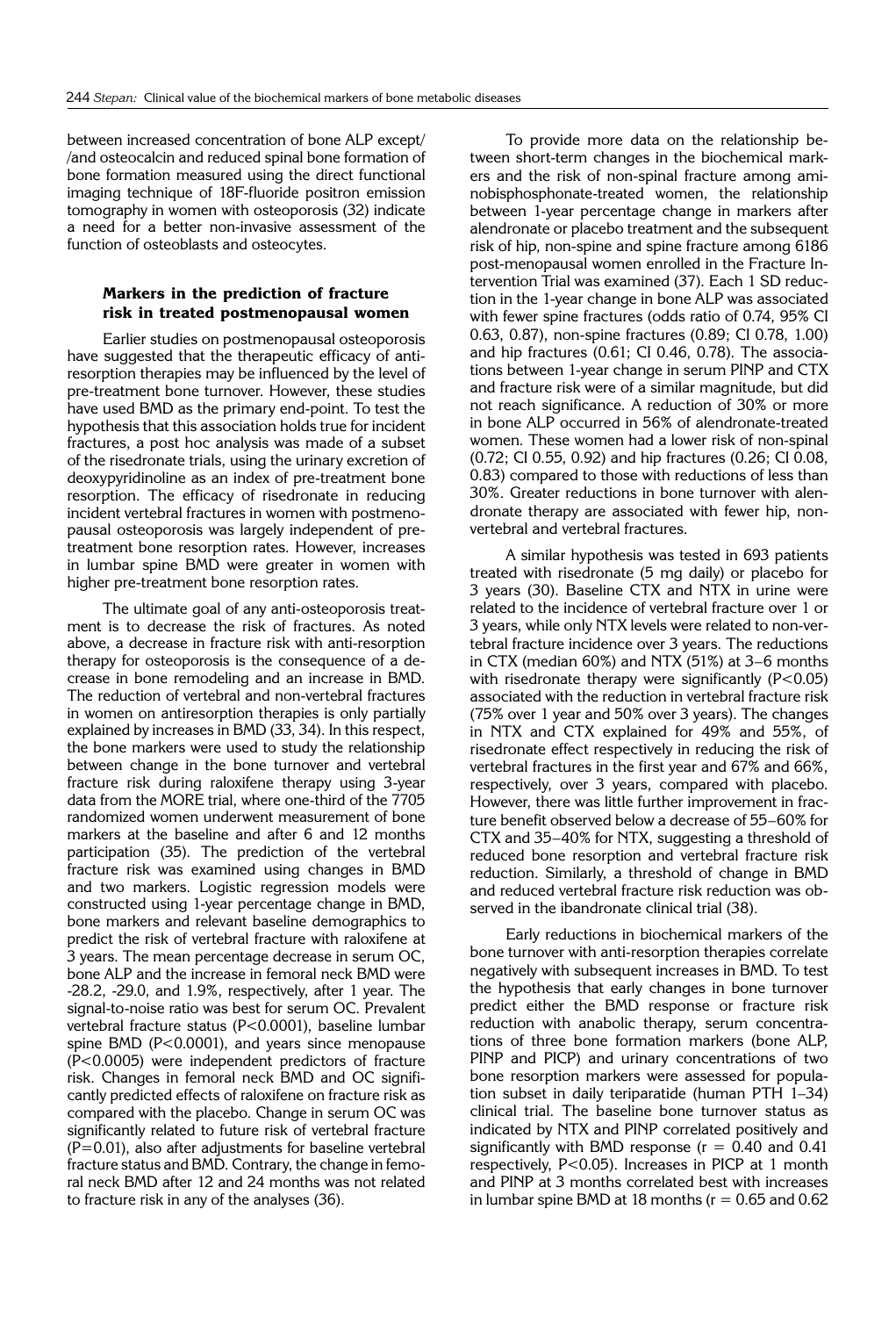respectively, P<0.05), and were of the highest sensitivity (59% and 69% respectively) and predictive value (93% and 88% respectively). However, there were no correlations between changes in the markers and fracture risk during teriparatide treatment because the study was limited by the small number of fractures in the biochemical marker cohort.

### **Monitoring treatment with antiresorptive drugs in individual patients**

Measurement of BMD by DXA as a surrogate indicator of the treatment efficacy has been widely used in clinical trials of antiresorptive therapies that have demonstrated a reduction in fracture risk after 2-4 years. In clinical practice, however, it is important to detect within the first year after initiation of treatment whether the chosen therapy is effective in an individual patient. In this respect, given a short-term precision error of 1 to 1.5% of BMD measurement at the spine and hip, the individual change must be greater than 3 to 5% to be seen as significant. Such a change is seen only at the lumbar spine in just a fraction of patients on antiresorption treatments. Therefore, within the first year of the therapy, DXA does not allow the identification of all responders to alendronate or risedronate, raloxifene or nasal calcitonin.

Whereas BMD measurements are not fully expressed until 3 years after the initiation of therapy, the most effective antiresorptive treatments induce a decrease in the bone turnover that reaches a plateau within a few weeks or months, depending on the potency and route of administration of the drug and on the marker. Hormone replacement therapy, as well as treatment with raloxifene and oral alendronate, induce a rapid decrease of the bone resorption markers within 3 to 6 months, and bone formation markers within 6 to 12 months. The plateau achieved using raloxifene is usually within  $\pm$  1SD of the premenopausal mean reference concentration for markers of resorption and formation (39, 40). The concentrations of markers observed after 3 years of treatment with the oral alendronate usually remain in about half of the patients below the lowest concentration of the premenopausal reference range for the markers of resorption (CTX) and formation (PINP) (41, 42). The concentrations of markers observed after 3 years of treatment with the oral risedronate are on average in the lowest tertile of the premenopausal reference range for the markers of resorption and formation (30). The bone markers in patients treated with nasal calcitonin are on average at the upper level of the premenopausal range (43).

The baseline bone turnover does not appear to be a useful parameter for predicting the individual response to therapy. However, the decrease of bone turnover markers under antiresorptive therapy, usually expressed in a percentage of the initial value, is correlated to the increase in BMD. The major studies of antiresorptive therapies, using bone markers as intermediate end-points, have demonstrated that markers may be used to monitor the BMD response to HRT (39), tibolone (44), alendronate (45), risedronate (30) and calcitonin (46). A marked decrease of the markers was associated with a subsequent positive BMD response, while non-responders showed little or no changes in the markers. It should be noted, however, that in these studies the results from placebo and treatment groups were pooled in order to produce a high correlation. Even then changes from baseline at month 12 in serum OC and CTX, and urinary CTX and NTX, explained for 40 to 60% of variance in 2 years response in spinal BMD (45). This approach enables us to identify non-responders, i.e. patients who will fail to demonstrate a significant increase of BMD after 2 years of treatment, rather than to assess changes of BMD in individual patients. The optimal threshold of the bone marker change associated with a positive BMD can be defined using a receiver operating characteristics analysis, or by using logistic regression models. The cut-off values can be obtained with a pre-specified sensitivity or specificity that provides adequate predictive value of the subsequent 2 year BMD response in a single patient (24). The cut-off values, expressed in percentage change from baseline, are approximately 20 % lower for alendronate than for HRT. In women treated with alendronate, urinary CTX and NTX predicted a change in spine BMD greater than 0%, with a positive predictive value (70 $-80\%$ ) and a high specificity (68 $-80\%$ ) (47). The recommended cut-off values of markers established for defining responders/non-responders were tested only with estrogens and alendronate treatments, and should be validated in other cohorts using the same therapeutic regimens.

It is not known if a patient whose both bone resorption and bone formation markers were brought to the premenopausal reference range (i.e. HRT, raloxifene, risedronate) would benefit more from the anti-resorptive therapy than a patient with the markers significantly below the premenopausal reference range (i.e., alendronate) (41, 42). This question cannot be answered by the BMD measurement. Morphometric vertebral and non-vertebral fracture risk was similar between women treated with alendronate for 10 years and those treated for 5 years (49). In patients receiving risedronate for  $6-7$  years there was no change in the rate of new vertebral fractures (50). Moreover, direct investigations of antifracture efficacy using long-term placebo controlled clinical trials require large study populations and raise ethical issues relating to withholding of the effective medication in placebo controlled trials.

The antiresorptive drugs differ in beneficial effects on tissues other than bone, acceptable risk of long-term side effects, and also in effects on bone quality. These include effects of suppression of bone remodeling on the degree of synthesis of bone organic matrix and homogeneity of bone mineralization (51), elasticity of bone (52), and anecdotal reports of hypo- or adynamic bone disease (53) and osteoche-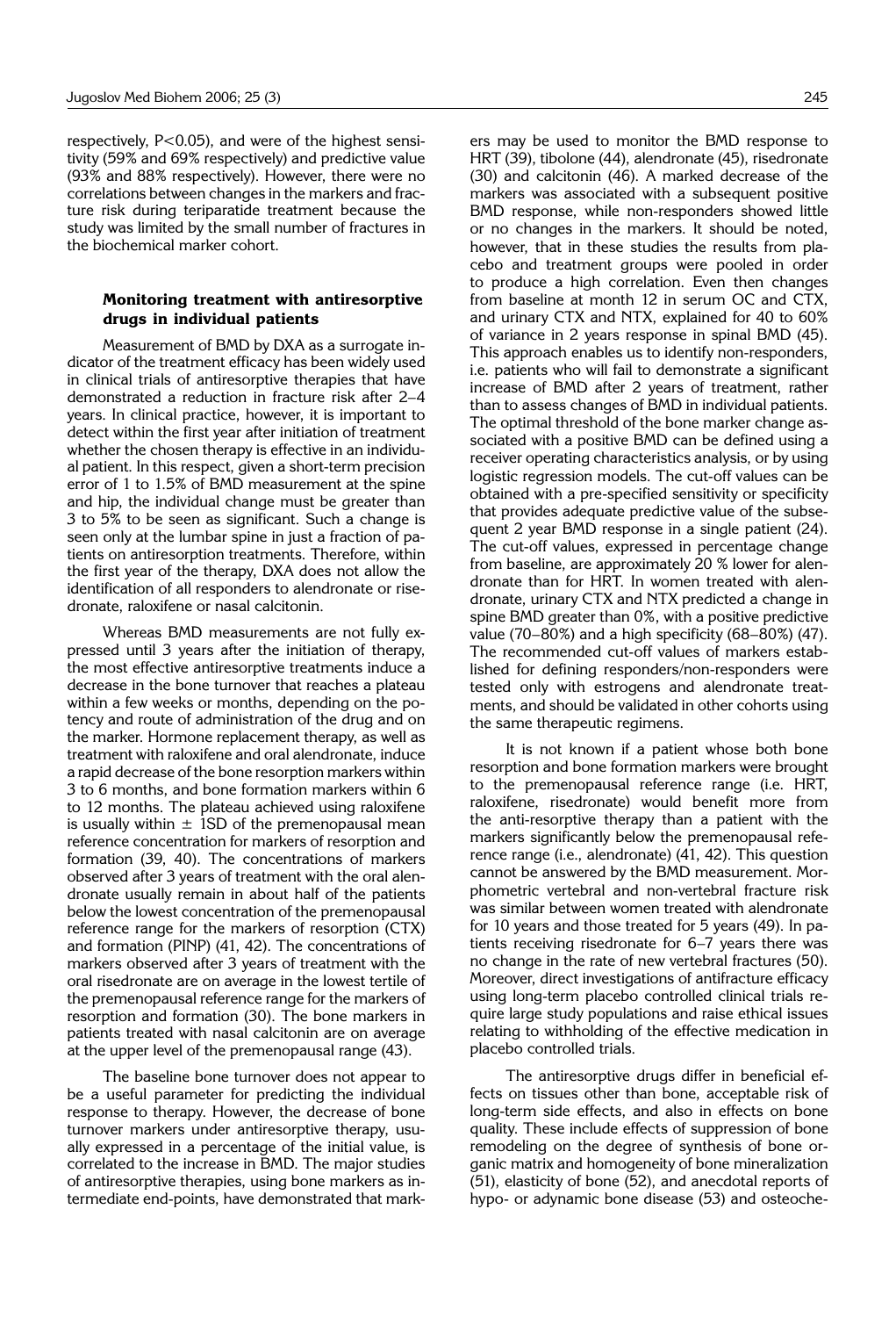monecrosis of the jaw (54) in patients undergoing long-term treatment with aminobisphosphonates. Also, an increased microdamage accumulation occurs in older patients, those with low BMD and those with prevalent fractures and these associations occur only within the alendronate-treated population and are not evident in untreated patients (55). In clinical practice, the effect on bone quality in long-term oversuppression of bone remodeling in individual patients is likely to be predicted using the bone markers (55).

# KLINI^KA VREDNOST BIOHEMIJSKIH MARKERA ZA REMODELIRANJE KOSTIJU U ISPITIVANJU BOLESTI KOŠTANOG METABOLIZMA

# *Jan J. Stepan*

*Odeljenje za internu medicinu 3, Univerzitet* »*Charles*«*, Medicinski fakultet, ^e{ka republika*

Kratak sadržaj: Koštani markeri su veoma korisno dijagnostičko sredstvo, mada je njihova klinička upotreba ograničena specifičnim tehničkim i analitičkim aspektima, kao i njihovom pre-analitičkom varijabilnošću. Koštani markeri, za razliku od mineralne gustine kosti, ukazuju na posebne aspekte kvaliteta kostiju, te stoga nude zasebnu i prognostičku perspektivu u ispitivanju promena mineralne gustine kosti i smanjivanju rizika od fraktura. Smanjenje nivoa koštanih markera usko je povezano sa smanjenjem rizika od frakture vratnih pršljenova usled korišćenja raloksifena, rizedronata i alendronata. Posle anaboličke terapije teriparatidom, ubrzano formiranje koštanih markera je jasan pokazatelj reakcije gustine minerala proteina. Postoje brojne mogućnosti za korišćenje ovih markera u kratkoročnom praćenju toka lečenja osteoporoze, pored merenja mineralne koštane gustine, kako bi se otkrili pacijenti koji ne reaguju na terapiju. Upotreba .<br>Koštanih markera u svakodnevnoj kliničkoj praksi zahteva standardizaciju merenja i programa kontrole kvaliteta kako bi se smanjile varijacije u podacima iz različitih laboratorija, definisali kriterijumi za ubrzani metabolizam kostiju u pogledu referentnih vrednosti, i postiglo preciznije određivanje markera u pogledu geografskih oblasti i rasa, kao i u različitim klimatskim uslovima.

Ključne reči: mineralna gustina, kvalitet kostiju, remodeliranje kostiju, rizik od fraktura, praćenje toka lečenja, osteoporoza

# **References**

- 1. Kanis JA, Gluer CC. An update on the diagnosis and assessment of osteoporosis with densitometry. Osteoporos Int 2000; 11 (3): 192-202.
- 2. Dalen N, Hellstrom LG, Jacobson B. Bone mineral content and mechanical strength of the femoral neck. Acta Orthop Scand 1976; 47 (5): 503-8 Issn: 0001-6470.
- 3. Schuit SC, Van der Klift M, Weel AE, De Laet CE, Burger H, Seeman E, et al. Fracture incidence and association with bone mineral density in elderly men and women: the Rotterdam Study. Bone 2004; 34 (1): 195-202.
- 4. NIH Consensus Development Panel on osteoporosis prevention, diagnosis, and therapy. JAMA 2001; 285  $(6)$ : 785-95.
- 5. Parfitt AM, Mundy GR, Roodman GD, Hughes DE, Boyce BF. A new model for the regulation of bone resorption, with particular reference to the effects of bisphosphonates. J Bone Miner Res 1996; 11 (2): 150-9.
- 6. Manolagas SC. Birth and death of bone cells: basic regulatory mechanisms and implications for the pathogenesis and treatment of osteoporosis. Endocr Rev 2000; 21 (2): 115-37.
- 7. Aaron JE, Shore PA, Shore RC, Beneton M, Kanis JA. Trabecular architecture in women and men of si-

milar bone mass with and without vertebral fracture: II. Three-dimensional histology. Bone 2000; 27 (2):  $277 - 82.$ 

- 8. Viguet-Carrin S, Garnero P, Delmas PD. The role of collagen in bone strength. Osteoporos Int 2006; 17 (3): 319-36.
- 9. Boivin G, Lips P, Ott SM, Harper KD, Sarkar S, Pinette KV, et al. Contribution of raloxifene and calcium and vitamin D3 supplementation to the increase of the degree of mineralization of bone in postmenopausal women. J Clin Endocrinol Metab 2003; 88 (9): 4199-205.
- 10. Silva MJ, Gibson LJ. Modeling the mechanical behavior of vertebral trabecular bone: effects of age-related changes in microstructure. Bone 1997; 21 (2): 191-9.
- 11. Riggs BL, Khosla S, Melton LJ, 3rd. A unitary model for involutional osteoporosis: estrogen deficiency causes both type I and type II osteoporosis in postmenopausal women and contributes to bone loss in aging men. J Bone Miner Res 1998; 13 (5): 763-73.
- 12. Wiske PS, Epstein S, Bell NH, Queener SF, Edmondson J, Johnston CC, Jr. Increases in immunoreactive parathyroid hormone with age. N Engl J Med 1979; 300 (25): 1419<sup>-21</sup>.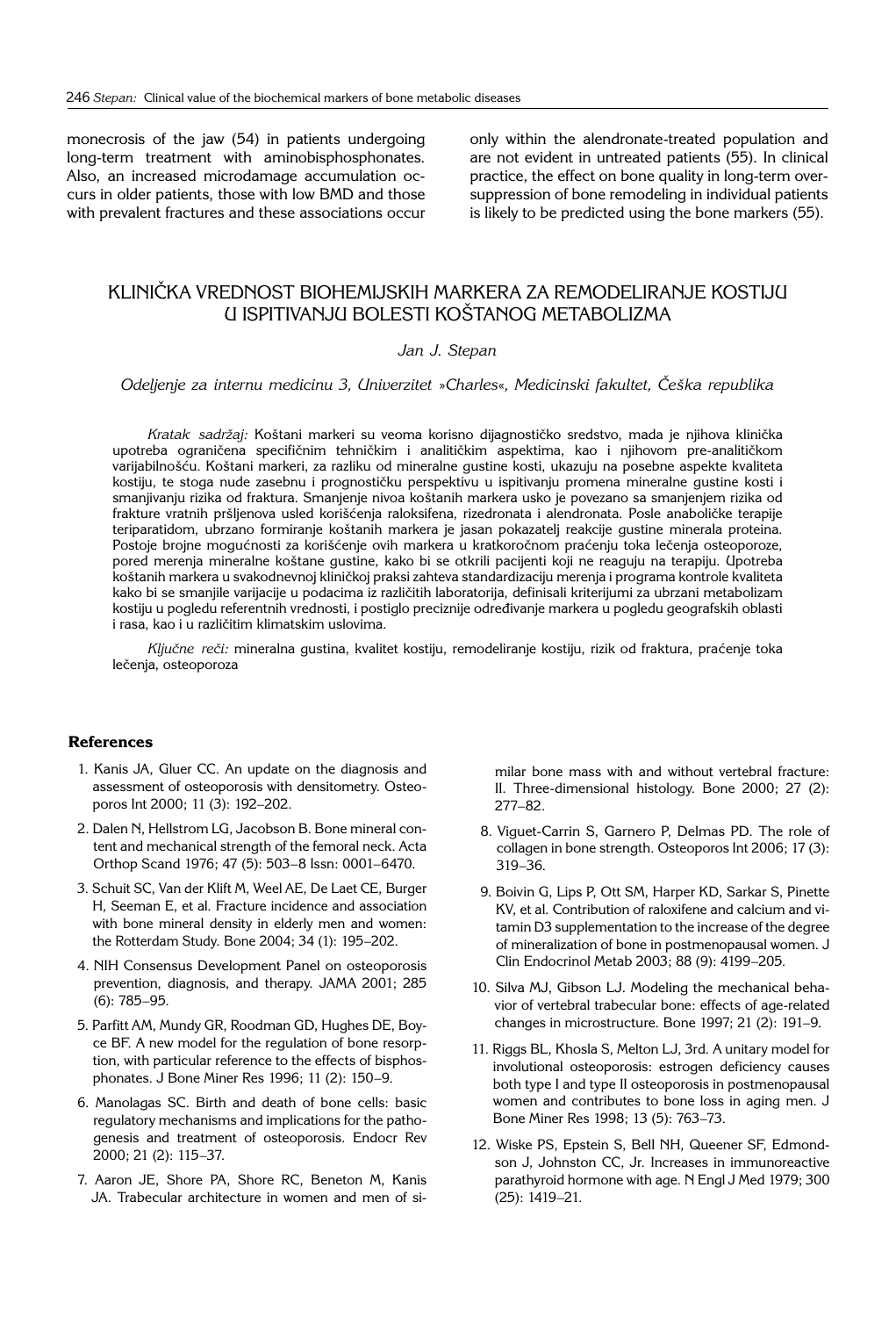- 13. Eastell R, Yergey AL, Vieira NE, Cedel SL, Kumar R, Riggs BL. Interrelationship among vitamin D metabolism, true calcium absorption, parathyroid function, and age in women: evidence of an age-related intestinal resistance to 1,25-dihydroxyvitamin D action. J Bone Miner Res 1991; 6 (2): 125-32.
- 14. Ledger GA, Burritt MF, Kao PC, O'Fallon WM, Riggs BL, Khosla S. Role of parathyroid hormone in mediating nocturnal and age-related increases in bone resorption. J Clin Endocrinol Metab 1995; 80 (11): 3304-10.
- 15. Gallagher JC, Riggs BL, Eisman J, Hamstra A, Arnaud SB, DeLuca HF. Intestinal calcium absorption and serum vitamin D metabolites in normal subjects and osteoporotic patients: effect of age and dietary calcium. J Clin Invest 1979; 64 (3): 729-36.
- 16. Recker RR, Kimmel DB, Parfitt AM, Davies KM, Keshawarz N, Hinders S. Static and tetracycline-based bone histomorphometric data from 34 normal postmenopausal females. J Bone Miner Res 1988; 3 (2): 133-44.
- 17. Lips P, Courpron P, Meunier PJ. Mean wall thickness of trabecular bone packets in the human iliac crest: changes with age. Calcif Tissue Res 1978;  $26$  (1):  $13–7$ .
- 18. Weinstein RS, Manolagas SC. Apoptosis and osteoporosis. Am J Med 2000; 108 (2): 153-64.
- 19. Yudoh K, Matsuno H, Nakazawa F, Katayama R, Kimura T. Reconstituting telomerase activity using the telomerase catalytic subunit prevents the telomere shorting and replicative senescence in human osteoblasts. J Bone Miner Res 2001; 16(8): 1453-64.
- 20. Schaffler MB, Choi K, Milgrom C. Aging and matrix microdamage accumulation in human compact bone. Bone 1995; 17(6): 521-25.
- 21. Akesson K, Ljunghall S, Jonsson B, Sernbo I, Johnell O, Gardsell P, et al. Assessment of biochemical markers of bone metabolism in relation to the occurrence of fracture: a retrospective and prospective populationbased study of women. J Bone Miner Res 1995; 10(11): 1823<sup>-9</sup>
- 22. Seibel MJ. Molecular markers of bone turnover: biochemical, technical and analytical aspects. Osteoporos Int 2000;11 Suppl 6: S18-29.
- 23. Stepan JJ. Clinical utility of bone markers in the evaluation and follow-up of osteoporotic patients: why are the markers poorly accepted by clinicians? J Endocrinol Invest 2003; 26(5): 458-63.
- 24. Delmas PD. Markers of bone turnover for monitoring treatment of osteoporosis with antiresorptive drugs. Osteoporos Int 2000; 11(76): 6s66-76.
- 25. Garnero P, Mulleman D, Munoz F, Sornay-Rendu E, Delmas PD. Long-term variability of markers of bone turnover in postmenopausal women and implications for their clinical use: the OFELY study. J Bone Miner Res 2003; 18(10): 1789-94.
- 26. Mazzuoli G, Acca M, Pisani D, Diacinti D, Scarda A,

Scarnecchia L, et al. Annual skeletal balance and metabolic bone marker changes in healthy early postmenopausal women: results of a prospective study. Bone 2000; 26 (4): 381-6.

- 27. Stepan JJ. Prediction of bone loss in postmenopausal women. Osteoporos Int 2000; 11 (54): 6s45-54.
- 28. Riggs BL, Melton LJ, O'Fallon WM. Drug therapy for vertebral fractures in osteoporosis: evidence that decreases in bone turnover and increases in bone mass both determine antifracture efficacy. Bone 1996; 18 (3 Suppl): 197s-201s.
- 29. Garnero P. Markers of bone turnover for the prediction of fracture risk. Osteoporos Int 2000; 11 (Suppl 6): 55-65.
- 30. Eastell R, Barton I, Hannon RA, Chines A, Garnero P, Delmas PD. Relationship of early changes in bone resorption to the reduction in fracture risk with risedronate. J Bone Miner Res 2003; 18 (6): 1051-6.
- 31. Gerdhem P, Ivaska KK, Alatalo SL, Halleen JM, Hellman J, Isaksson A, et al. Biochemical markers of bone metabolism and prediction of fracture in elderly women. J Bone Miner Res 2004; 19 (3): 386-93.
- 32. Frost ML, Fogelman I, Blake GM, Marsden PK, Cook G, Jr. Dissociation between global markers of bone formation and direct measurement of spinal bone formation in osteoporosis. J Bone Miner Res 2004; 19 (11): 1797-804.
- 33. Wasnich RD, Miller PD. Antifracture efficacy of antiresorptive agents is related to changes in bone density. J Clin Endocrinol Metab 2000; 85 (1): 231-6.
- 34. Delmas PD, Seeman E. Changes in bone mineral density explain little of the reduction in vertebral or nonvertebral fracture risk with anti-resorptive therapy. Bone 2004; 34(4): 599-604.
- 36. Sarkar S, Reginster J-Y, Crans GG, Diez-Perez A, Pinette KV, Delmas PD. Relationship between changes in biochemical markers of bone turnover and BMD to predict vertebral fracture risk. J Bone Miner Res 2004; 19 (3): 394-401.
- 37. Bauer DC, Black DM, Garnero P, Hochberg M, Ott S, Orloff J, et al. Change in bone turnover and hip, non-spine, and vertebral fracture in alendronate-treated women: the fracture intervention trial. J Bone Miner Res 2004; 19(8): 1250-8.
- 38. Wasnich R, Miller PD, Huss H, Chesnut CH, Wilson K, Schimmer RC. Association between fracture efficacy and bone mineral density change with ibandronate: results from the BONE Study Osteoporos Int 2003; 14 (Suppl 7): S 76.
- 39. Delmas PD, Hardy P, Garnero P, Dain M. Monitoring individual response to hormone replacement therapy with bone markers. Bone 2000; 26 (6): 553-60.
- 40. Stepan J, Michalska D, Zikan V, Vokrouhlicka J. Biochemical markers of type I collagen synthesis and degradation in monitoring osteoporosis treatment with raloxifene and alendronate. J Bone Miner Res 2002; 17 (Suppl 1): S233.